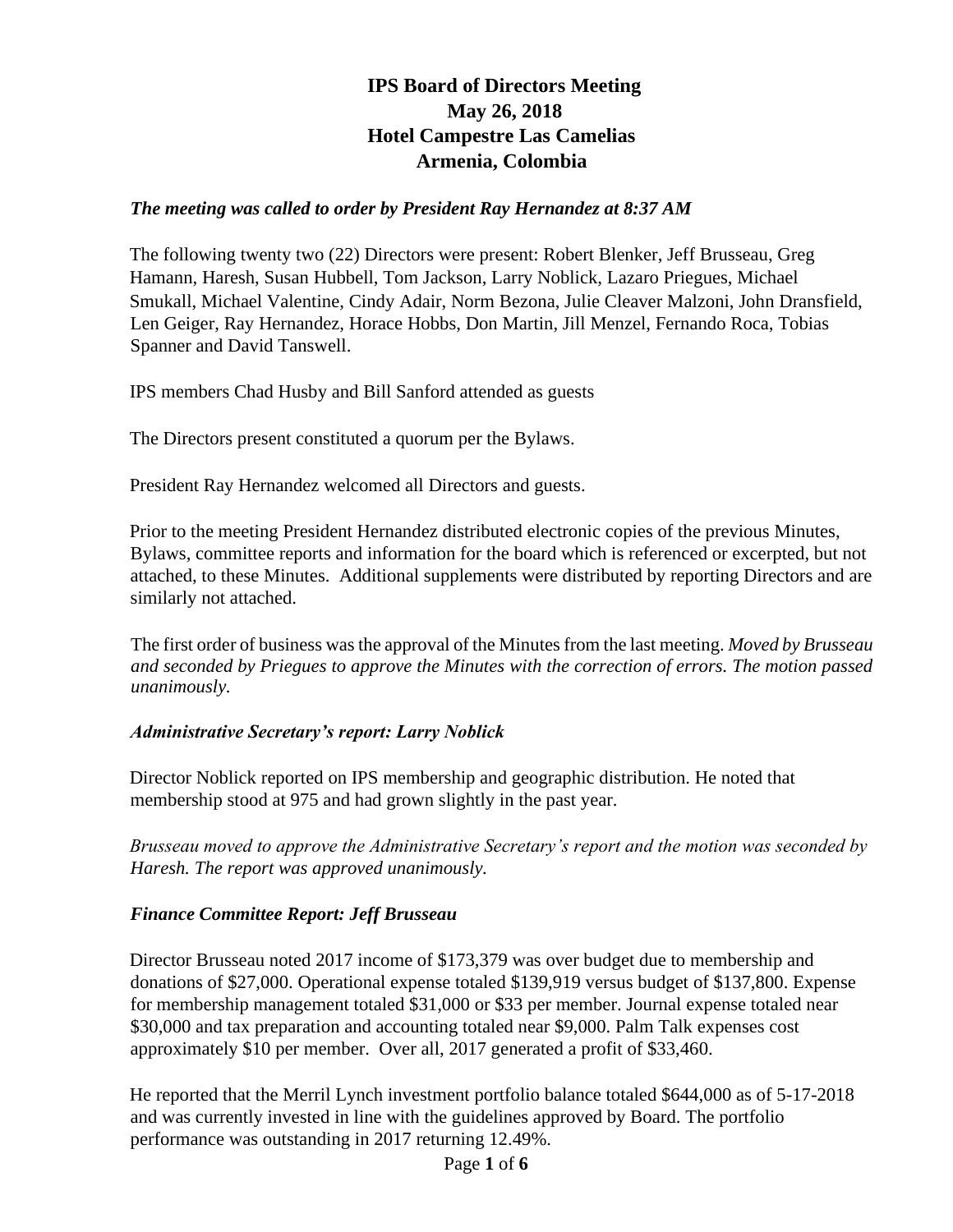He reported that our  $3<sup>rd</sup>$  party accountant, Sheri Flying Hawk, was competent but not timely with reports and so he was soliciting quotes from other accountants.

Director Brusseau presented the 2018 operating budget and sought the Board's approval.

*Hobbs moved to approve the 2018 Operating Budget and the motion was seconded by Jackson. The budget was approved unanimously.* 

*Hobbs moved to approve the report of the Finance Committee and the motion was seconded by Jackson. The report was approved unanimously.* 

## *Treasurer's Report: Tom Jackson*

Director Jackson reported on various account activity and that the federal form 990 had been appropriately filed. He noted that the self-imposed restrictions on certain endowment funds were problematic and should be reconsidered.

*Brusseau moved and Hamann seconded a motion to withdraw previous requirements regarding the Larry Noblick Research Fund established at the 2017 meeting but to continue to identify specified donations as restricted funds within the IPS accounts. The motion was approved.* 

*Hobbs moved to approve the Treasurer's report and the motion was seconded by Brusseau. The report was approved unanimously.* 

# *Bylaws Committee Report: Horace Hobbs*

Director Hobbs reported that there was no committee activity between meetings.

# *Editor's Report: John Dransfield*

Director Dransfield reported on the current state of the Journal, breakdown of article subject matter and led a brief discussion of other issues regarding the publications. He announced that Dr. William J. Baker would serve as an Associate Editor of the Journal *Palms.* 

*Jackson moved to approve the Editor's report and the motion was seconded by Geiger. The report was approved unanimously.* 

# *Risk Management Committee Report: David Tanswell*

Director Tanswell provided an update of the committee activities and reported that the insurance policies had been renewed.

*Dransfield moved to approve the Risk Management Committee report and the motion was seconded by Valentine. The report was approved unanimously.*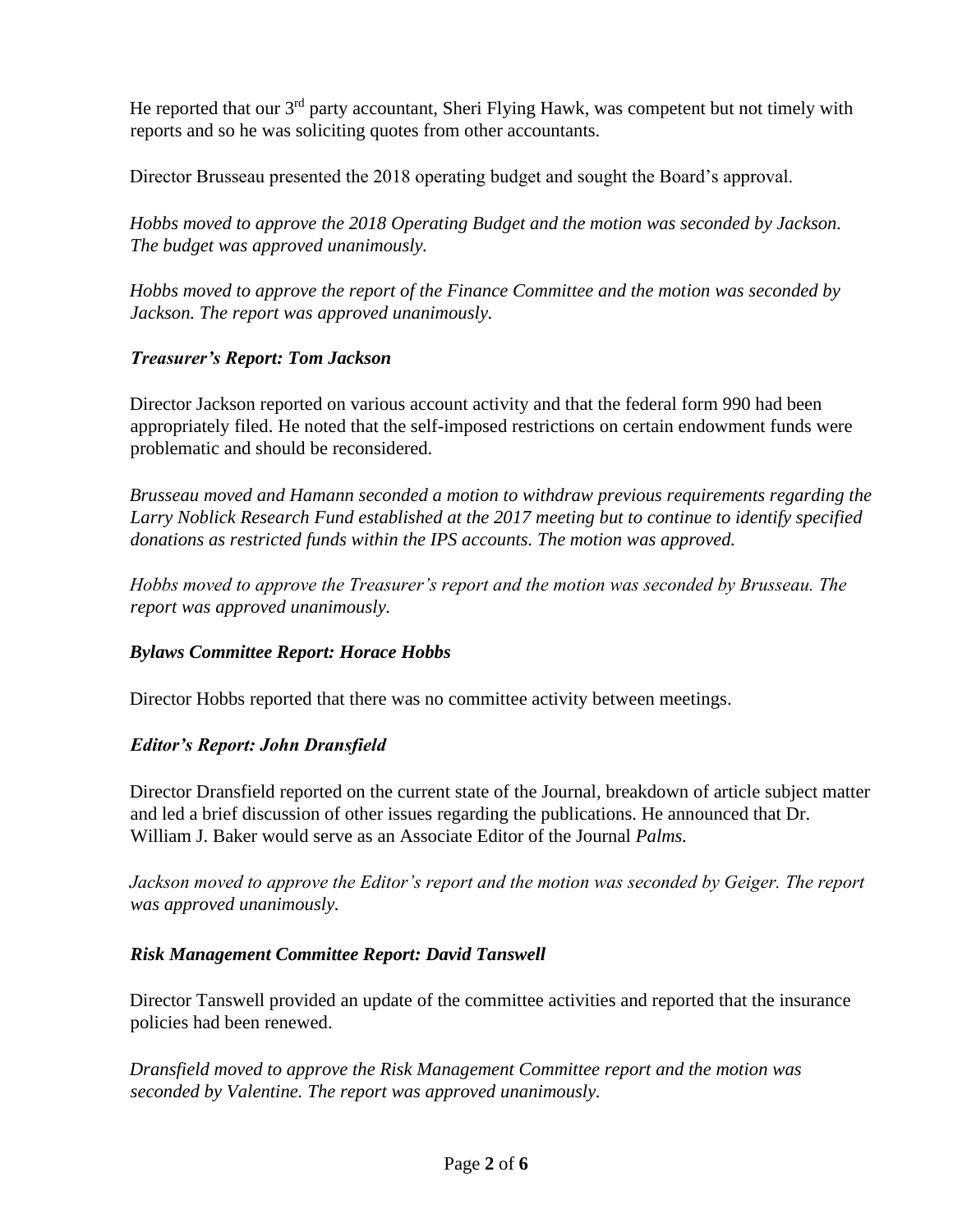# *Website Committee report: Len Geiger*

Director Geiger reported that palms.org traffic remains steady at 19,000 visits per year. The new website is still under development with a new firm and is anticipated to be complete soon. The previous developer did not work out and has refunded our payment.

*Brusseau moved to approve the Website Committee report. The motion was seconded by Jackson and passed unanimously.* 

### *Palm Talk Report: Cindy Adair*

Director Adair reported steady traffic and activity.

*A motion to approve the committee report was moved by Jackson, seconded by Brusseau and passed unanimously.* 

## *PRAM Committee Report: Julie Cleaver Malzoni*

Director Malzoni reported ongoing promotional activity and led a discussion of advertising alternatives.

*A motion to approve the committee report was moved by Brusseau, seconded by Martin and passed unanimously.* 

### *Biennial Guidelines Committee Report: David Tanswell*

Director Tanswell reported that a call for submissions for proposals to host the 2022 Biennial Meeting had been issued and he would provide additional detail and discussion in New Business.

*A motion to approve the committee report was moved by Brusseau, seconded by Haresh and passed unanimously.* 

#### *Endowment Committee Report: Cindy Adair*

Director Adair reported on disbursement progress for 2018 grants of \$25,200 approved by electronic vote of the Directors on April 8, 2018. The following awards are being distributed:

| Adorador         | \$2,285 |
|------------------|---------|
| Barrett & Cano   | \$5,400 |
| Escobar          | \$6,450 |
| Henderson & Dung | \$2,285 |
| Montufar         | \$3,450 |
| Peguero et al.   | \$5,330 |

*A motion to approve the committee report was moved by Brusseau, seconded by Priegues and passed unanimously.*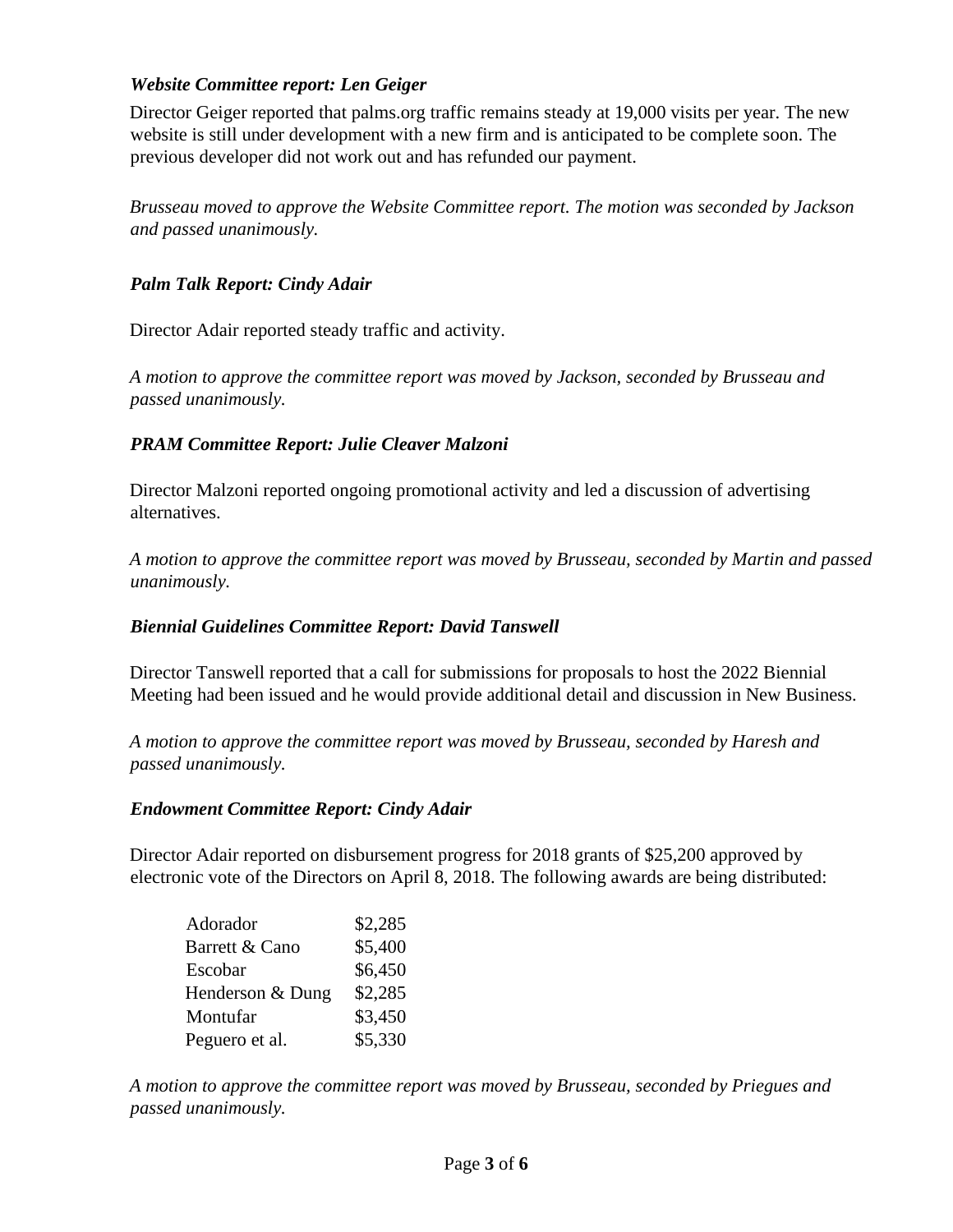### *Nominations and Elections Committee Report: Horace Hobbs*

Director Hobbs reported on the results of the recent Election of Directors for 2018-2022 term as tallied below:

There were no contested races for the available positions Total ballots returned  $= 152$ Total number of eligible voters  $= 803$  Percent of ballot return  $= 18.93\%$ 

Director, Puerto Rico: Cindy Adair receives 129 votes, 84.87% of the total. Director, Hawaii USA: Norm Bezona receives 123 votes, 80.92% of the total. Director, California USA: Leland Lai receives 103 votes, 67.76%, Don Martin receives 102 votes, 67%, Len Geiger receives 97 votes, Andrew Hurwitz receives 93 votes. Director, Florida USA: Ray Hernandez receives 119 votes, Andrew Street receives 100 votes Director, Texas USA:Horace Hobbs receives 120 votes, 78.95% of the total. Director, Brasil: Julie Cleaver Malzoni receives 112 votes, 73.68% Jill Menzel receives 105 votes Director, Germany: Toby Spanner receives 117 votes, 76.97% of the total. Director, Australia: David Tanswell receives 122 votes, 80.26% of the total.

Director Hobbs noted that the percentage of ballots returned was similar to previous electronic elections all which had roughly double the historical participation with mail in ballots. He also noted the difficulty in recruiting Director candidates for Australia and other under-represented countries.

*A motion to approve the committee report was moved by Brusseau, seconded by Haresh and passed unanimously.* 

# *Mid Term Meeting Committee Report: Greg Hamann*

Director Hamann described various options for dates and activities surrounding the next mid term meeting in 2019. The discussion yielded an agreement on Oct 19-26<sup>th</sup> for the Directors gathering in San Diego.

*A motion to approve the committee report was moved by Jackson, seconded by Blenker and passed unanimously.* 

**The Meeting was adjourned for lunch and reconvened to conduct new business before the Board.** 

*The Board is now comprised of Directors elected to serve 2016-2020 and 2018-2022. President Hernandez took a roll call and established that a quorum was present.* 

#### *Election of additional Directors*

*Chad Husby of Fairchild Tropical Botanic Garden was nominated to serve as a Director for 20182022 by Director Brusseau. The nomination was seconded by Director Priegues and endorsed by the Nomination Committee. The election of Director Husby was unanimous.*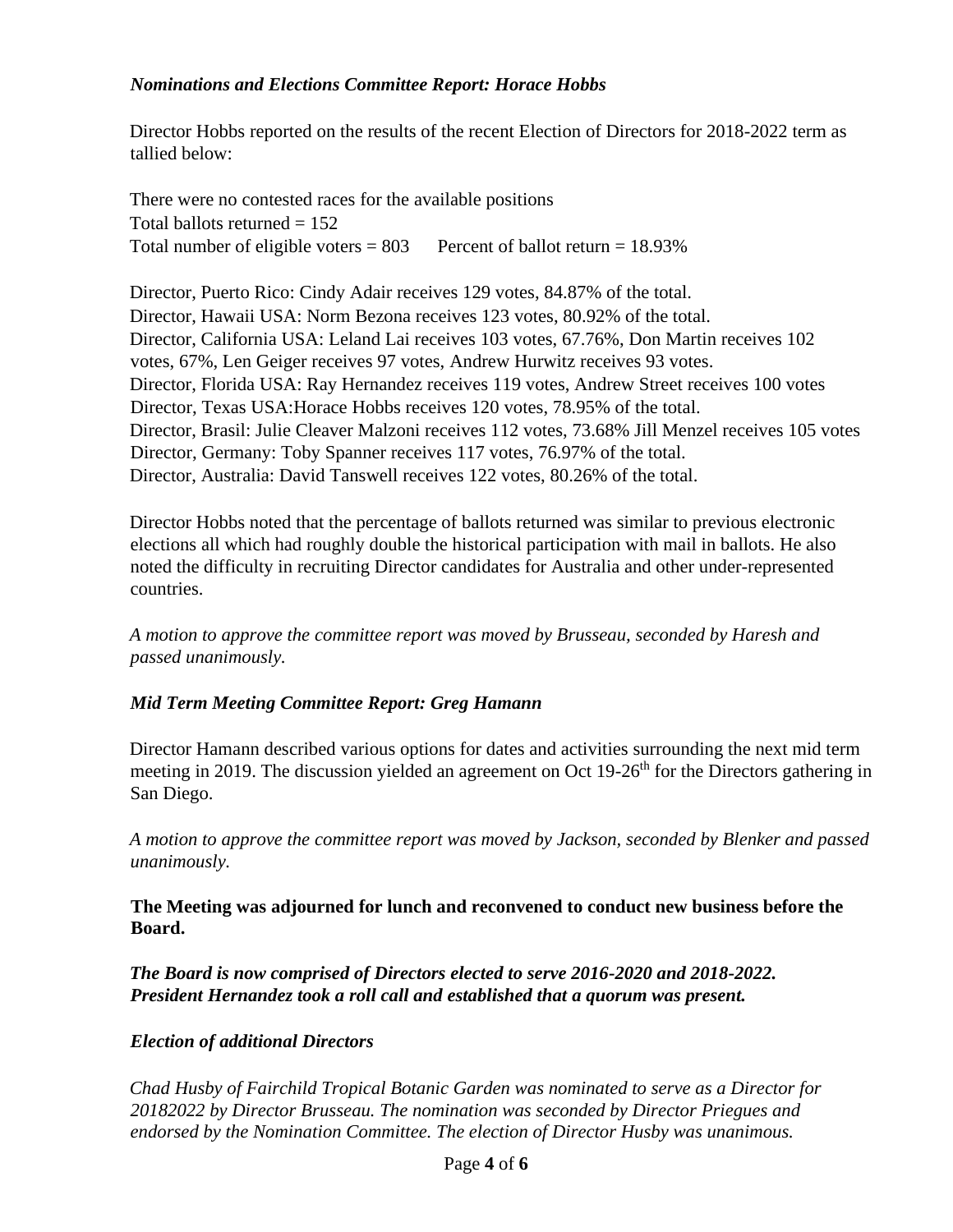*Subsequent to Director Husby's nomination and election, previous Directors whose terms ended in 2018, Fernando Roca (Peru), and Francisco Marti Navarro (Spain) were appointed to new terms by unanimous consent.*

# *Election of Officers of the Board*

Director Hobbs nominated the following Directors to serve as officers of the Board

Ray Hernandez, President Jeff Brusseau, Vice President David Tanswell, Vice President Tom Jackson, Treasurer Larry Noblick, Administrative Secretary Tobias Spanner, Corresponding Secretary

*The nominations were seconded by Director Bezona. The proposed slate of officers was elected unanimously.* 

#### *2020 IPS Biennial on Reunion Island: John Dransfield*

Director Dransfield reported of the continued developments in the scoping of the 2020 Biennial Meeting of the IPS to be held in La Reunion, France. An Itinerary for a 7 day tour has been developed for execution between March and May of 2020. He provided a review of correspondence with Olivier Reilhes, the local representative of Palmeraie Union which would host the event. He noted that four indigenous palms would be highlighted and that side trips to Madagascar, Seychelles, and Mauritius would be accessible. The accommodations available would allow for tiered pricing and that airfare may not be onerous as French domestic flights from Orly would be possible.

The Directors voiced strong support for the location and Director Haresh volunteered to take a lead in development on behalf of the Board.

#### *Future Biennials: David Tanswell*

Director Tanswell reported that he has not received any formal submissions for proposals for the 2022 Meeting. He will further investigate the initial interest expressed by local members for hosting a Queensland, Australia Meeting.

Other alternatives briefly discussed included Vietnam which may be limited due to available accommodations or a Caribbean cruise based meeting that might include Trinidad and Tobago.

#### *IPS Corporate Sponsorship Solicitation Discussion*

Director Lai prepared an presentation package outlining need, targets and pathways to execution of an initiative to seek major donations/sponsorship from large industrial palm product/processor companies. Director Lai was not in attendance so President Hernandez led the Board through a